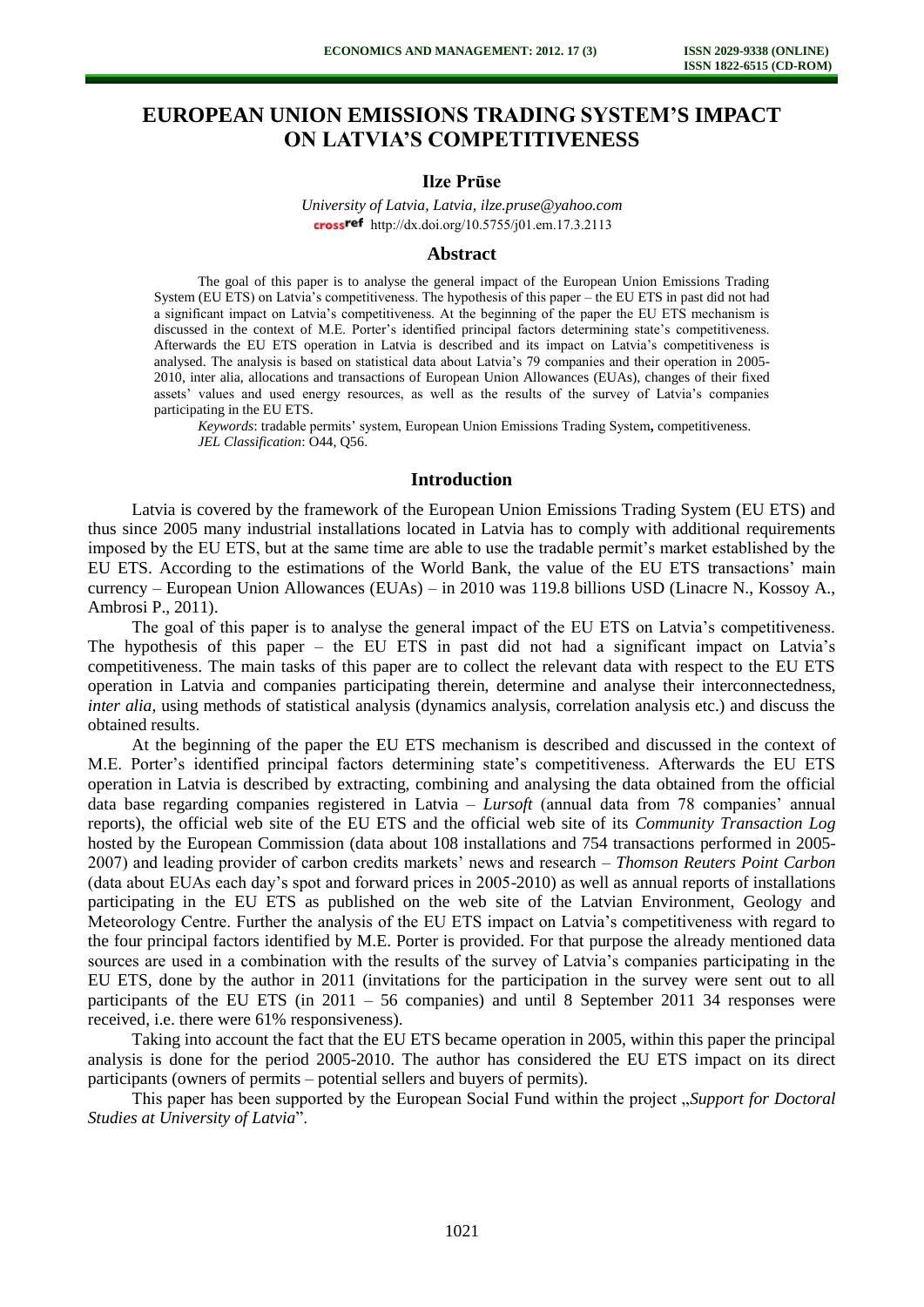# **The European Union Emissions Trading System in the context of State's Competitiveness**

The EU ETS is the world's largest tradable permits' system, whereas a tradable permits' system is an economic instrument that establishes a tradable permits' market with an aim at minimal costs to achieve the rationalization of the volumes of certain assets denoted by permits. Operation of the EU ETS is structured into partly linked trading periods – first period was from 2005 to 2007, second is from 2008 to 2012, but third will start in 2013 and continue till 2020. Within the  $1<sup>st</sup>$  period at least 95 % permits (EUAs) and within the 2<sup>nd</sup> period at least 90 % EUAs were allocated to its direct participants free of charge. EUAs must be used to annually fulfil an obligation to surrender EUAs equal to the total greenhouse gas (GHG) emissions, but they, however, can be also traded. (Directive 2003/87/EC, OJ L 275, 25.10.2003)

According to M.E. Porter, state's competitiveness depends on four principal factors, i.e. supply of resources (human resources, natural resources, potential of accumulated information, capital and infrastructure), internal demand (size and structure of internal demand, activity of media), clusters (number, types and sizes) and competition (intensity of the competition within a state) (Hibbert, 1997). Further the author shall discuss a relationship between the abovementioned four principal factors and the EU ETS.

The goal of the EU ETS is to ensure the reductions of the GHG emissions. Considering the principal causes of the GHG emissions, i.e. burning of fossil fuel, their reduction is possible either through conversion or improvement of used technologies (conversion from fossil to renewable energy resources or improvement of efficiency of their use) or through reducing an output. The author recognises that in most cases for an operational company the latter is not feasible. The author recognises that although the EU ETS is not creating any new natural resources, it is designed to liberate and enable fossil energy resources' to be used for other purposes as well as to enhance the access to renewable energy resources and therefore the EU ETS may influence the supply of resources, i.e. natural resources, capital and infrastructure.

The author recognises that the EU ETS needs to reduce the GHG emissions may also influence internal demand, especially internal demand's structure. In particular, the EU ETS is designed to increase the demand for renewable energy resources, e.g. biomass and biogas, and for fossil energy resources with relatively lower emission factor, e.g. natural gas, as well as to increase the demand for more efficient technologies using fossil energy resources and technologies using renewable energy recourses. In addition, the author would like to note, that with regard to the energy resources available in the Europe, although the EU ETS is not an internal market's direct protection instrument, in fact, it very strongly fulfils this function, i.e. it encourages substitution of imported fossil energy resources (oil and natural gas) with locally available renewable energy resources such as biomass and biogas as well as water, wind, solar and thermal energy.

Similarly, in relation to the GHG emissions the author considers that the EU ETS may influence clusters, i.e. energy intensive clusters and because almost any technology requires energy use – clusters ensuring technological developments. Due to the EU ETS enhanced need to change energy sources as well as considering the EU ETS related incentives for technology development the clusters might be significantly changed and enlarged, reallocated or founded.

Finally, the author is convinced that the EU ETS may influence the competition within a state. The participants of the EU ETS are installations – power stations, combustion plants, oil refineries and iron and steel works, as well as factories making cement, glass, lime, bricks, ceramics, pulp, paper and board, but from 2012 it includes also the GHG emissions from air flights to and from European airports (Directive 2003/87/EC, OJ L 275, 25.10.2003.). However important to note that within these sectors some installations have to participate in the EU ETS mandatory but some are free to choose whether to participate therein or not. Thus different competing companies might have different conditions of operation.

Summarising the discussion above, the author concludes that the EU ETS may influence state's competitiveness. Moreover the EU ETS may influence the competitiveness of state in relation to both other states covered by the EU ETS (27 Member States of the European Union as well as Iceland, Liechtenstein, Norway) and states not covered by the EU ETS. Thus in order to analyse the EU ETS impact on Latvia's competitiveness further the author shall describe the EU ETS operation specifically in Latvia and for these purposes the author shall extract, combine and analyse data from *Lursoft*, *Community Transaction Log*, *Thomson Reuters Point Carbon* and annual reports of the EU ETS operators.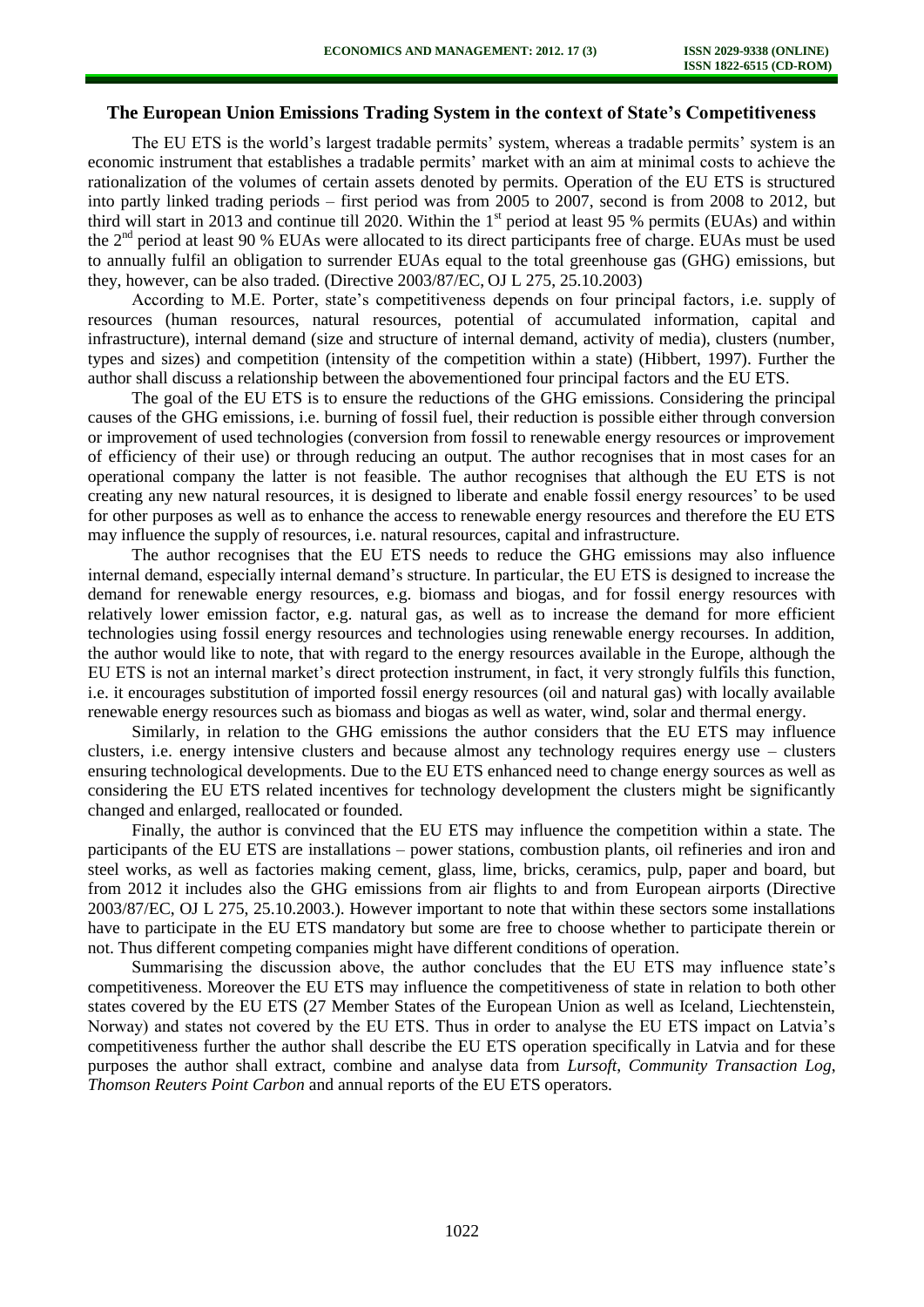## **The European Union Emissions Trading System's Operation in Latvia**

Since 2005 in the EU ETS from Latvia have participated 78 companies and 1 municipal agency. The largest number of participants is in the first trading period of the EU ETS (2005-2010), whereas afterwards it decreases from 69 participants in 2007 to 60 participants in 2009 and 57 participants in 2010. Considering the fact that e.g. in 2009 in Latvia there were 172 634 economically active companies (data from Central Statistical Bureau) the author recognises that the EU ETS directly influences very small share of Latvia's companies.

The area of primary operation of 33 Latvia's companies (42%) participating in the EU ETS is an energy sector, which according to data about installations' capacity, in fact, by far is the most significant group of the EU ETS participants, i.e. in 2010 there were 44 installations with total nominal heat input capacity 6485,756 MW, including Latvia's largest thermal power stations owned by *JSC "Latvenergo"*. Equal number of companies are industry sector, including the most significant producers of cement, glass, bricks, iron and steel, however their installations' capacity is significantly smaller (in 2010 there were 33 installations with total nominal heat input capacity 896,489 MW). 3 companies are from agriculture sector, 3 from transport-storage sector, 2 from water management sector, 2 from trade sector, 1 from construction sector and 1 from property management sector. The author acknowledges that considering the structure of the EU ETS participants, especially its significant presence in the energy sector, it has a potential of influencing all essential sectors of Latvia's economy.

Most of the participants of the EU ETS in Latvia are mandatory participants, e. g. in 2010 mandatory participants were 51 companies and there were only 4 voluntary participants and 2 companies which had both installations which were mandatory participants and installations which were voluntary participants. Considering the large proportion of mandatory participants and the fact that they are not able to withdraw from participation therein, the author recognises that the impact of the EU ETS on Latvia's economy is inelastic and is dependent on particular conditions applied to the participants of the EU ETS and their specific situation.

Analysing the overall conditions of Latvia's companies within the EU ETS it is important to note that the total free-of-charge allocated amount of EUAs is considerably larger than it is necessary to cover installations' total GHG emissions. In the 1<sup>st</sup> trading period Latvia's companies needed only around 70 % of EUAs that were allocated to them free-of-charge, but in the first part of the  $2^{nd}$  trading period (2008-2010) – around 92 %. However, at the same time there are also some companies which have not received enough number of EUAs – by the end of the first trading period there were no companies with deficits of the EUAs, but by the end of 2010 the actual deficits of EUAs had 13 companies. The author recognizes that considering on overall large over-allocation of free-of-charge EUAs the EU ETS does not impose significant constraints on its participants in Latvia and mostly is an opportunity to gain additional profits by selling surpluses of EUA, i.e. due to sufficient free-of-charge allocations of EUAs companies are not forced to invest in the GHG emission reductions and related technologies' conversion or improvement. However, notwithstanding the previously said, the author would like to note that there are particular cases, especially in the  $2<sup>nd</sup>$  trading period, when the EU ETS might have fostered some changes within companies' operation (especially in companies which experienced deficits of EUAs and companies which were using very old and inefficient technologies). In addition, the author would like to point out that although the EU ETS in Latvia generally is not imposing direct pressure towards the need for the reductions of the GHG emissions, the fact that the EU ETS for Latvia's companies provided opportunities for gaining additional profits might as well contribute towards that.

 The author has established that the first transaction (sale) of EUAs in Latvia was done at the end of 2005 ( $6<sup>th</sup>$  December), whereas since then up to the end of 2007 Latvia's participants of the EU ETS performed 236 inter-companies' transactions (199 sale transactions and 37 purchase transactions). The total volume of these transactions is 3 951 693 EUAs (3 313 534 EUAs sold and 638 150 EUAs purchased). The total value, according to author's estimations (assuming that the price of the transferred EUAs is the average price of EUAs spot contracts and EUAs forward contracts with deliveries by the end of 2007, 2006 and 2005, if feasible, on the date of transaction), is 70 022 383 EUR (61 979 981 EUR for EUAs sold and 8 042 402 for EUAs purchased) and total profit is 53 9375 80 EUR. However, according to the author's estimations just within the 1<sup>st</sup> trading period alone more than 2 million additional EUAs at the value of more than 20 million EUR (assuming that the EUAs are valued at the year when they are allocated or purchased, but unused) remained unused. Whereas one company (*Ltd. "Aurora Baltika"*) due to very unsuccessful trading strategy experienced severe losses, i.e. more than 1,5 million EUR. Analysing the frequency of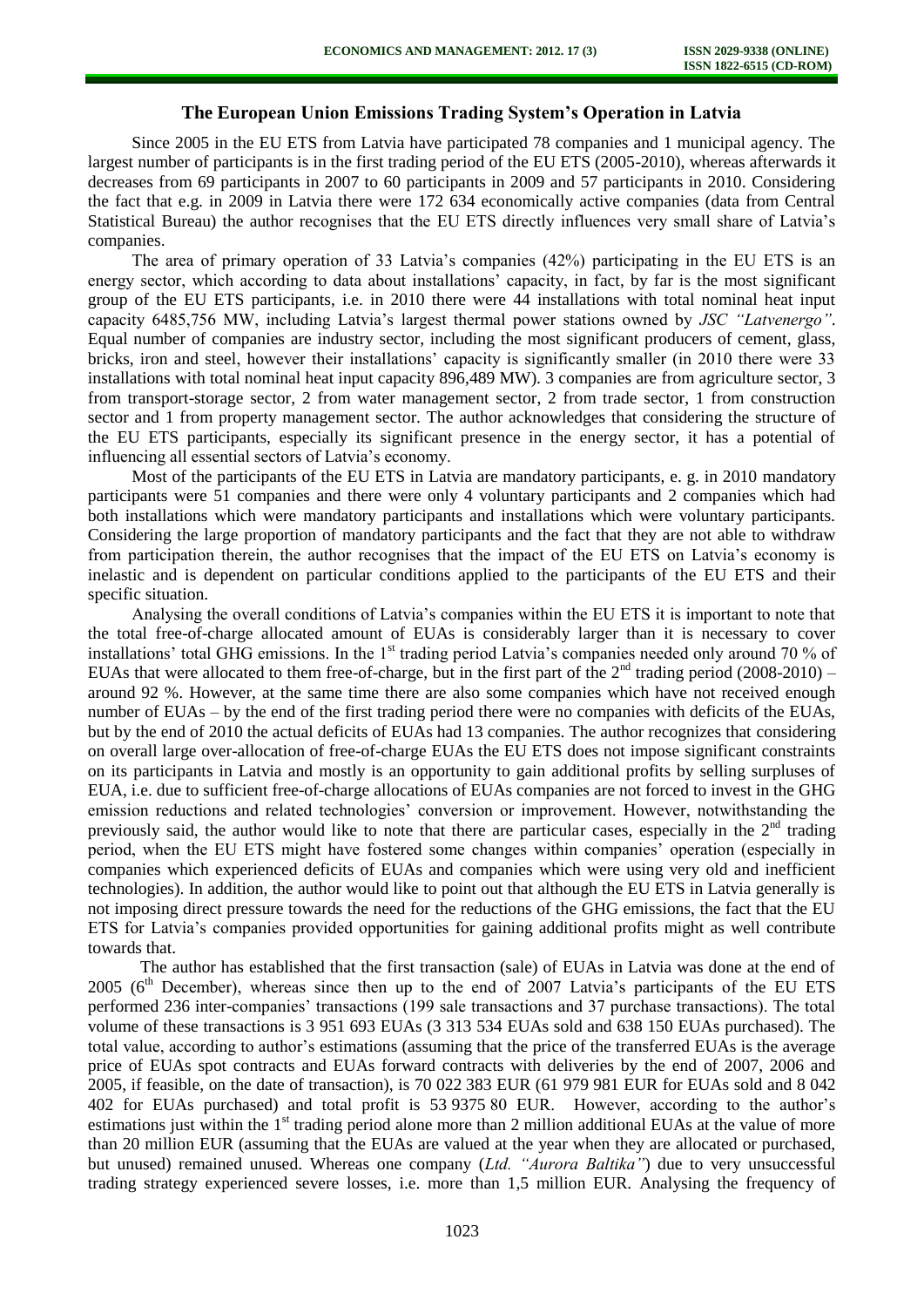transactions and their character, the author has identified that most of companies in Latvia are following so called "compliance strategies" (strategies which primary are aimed at the fulfilment of legal obligations established by the tradable permits' system, e.g. reduction of emissions till a particular prescribed level), and only one (Ltd. "*Latgales enerģija*") generally is following "profit-making strategy" (strategy which is primary aimed at using tradable permits' system for making additional profits whereas compliance with the mandatory requirements of the tradable permits' is ensured mostly only to have a right to be a participant of the tradable permits' system). With regard to the previously said, the author recognises that the EU ETS is a significant source of additional financing for Latvia's companies and additionally earned financing might be used for technologies' conversion or improvement, however Latvia's companies are not enough actively using the possibility of trading within the EU ETS, whereas since there is no obligation for companies to disclose information on the use of profits from the trading within the EU ETS and it is almost impossible to verify the genuineness of the information provided by companies, it is very difficult to determine the actual uses of these profits.

Acknowledging the above said, the author concludes that through provision of additional financing as well as attracting everyone's attention towards the need for the GHG emissions reductions, i.e. technologies' conversion or improvement, the EU ETS might have influenced the competitiveness of Latvia. Further the author shall provide the discussion on the EU ETS impact on Latvia's competitiveness with regard to the principal factors identified by M.E. Porter, except the factor of clusters, because there is no available data with regard to it. The author shall use the already mentioned data sources as well as the results of the survey of Latvia's companies participating in the EU ETS, done by the author in 2011.

### **The European Union Emissions Trading System's Impact on Latvia's Competitiveness**

In order to establish the relationship between the EU ETS operation in Latvia and the principal factor – supply of resources – the author has distinguished profits / losses between an international trade and national trade with EUAs as well as analysed the data about companies' investments in their fixed assets (assumingly – technologies) and data about their used energy resources. According to the research done by the author, assuming that the buyer is located in the state where its account of EUAs is opened, to the partners outside Latvia in the 1<sup>st</sup> trading period the direct participants of the EU ETS from Latvia sold 3 355 453 EUAs at the total approximate value of 49 345 930 EUR (almost 80 % of total sales of EUAs). The author recognises that although for a national scale this sum is small, for separate companies this is very significant amount of financing and could be very important source of investments. Further analysing the correlation between the value of companies' fixed assets and the GHG emissions within the period of 2005- 2010 the author has established that for 11 companies the correlation coefficient is above [-0,8], *inter alia,* 7 companies' correlation coefficient is above [-0,9] and 3 companies' correlation coefficient is above [-0,95]. The author recognises that this strong correlation between the increase of the value of fixed assets and the decrease of the GHG emissions most likely is due to the investments in technologies' improvements or conversion from energy resources with relatively high GHG emission factor to energy resources with relatively low or "zero" GHG emission factor. Further analysing the data about companies' used energy resources, the author has identified that most of companies are using natural gas. 2 companies participating in the EU ETS are using renewable energy resources (biomass) since the beginning of their participation in the EU ETS (JSC "*Jēkabpils labība*" and Ltd. "*Talsu BIO-enerģija*", whereas 3 companies (Ltd. "*Wesemann Sigulda*", Ltd "*Papīrfabrika "Līgatne"*" and JSC "*Cesvaines piens*") within the 2nd trading period of the EU ETS have implemented partial conversion from fossil energy resources (natural gas and / or heavy fuel oil) to biomass. Interesting also to note that several other companies are using less energy resources while at the same maintaining or even increasing the levels of production, especially those which had high correlation between the value of companies' fixed assets and GHG emissions, *inter alia*, JSC "*Balticovo*", Ltd. "*Olaines ķīmiskā rupnica "Biolars"*", Ltd. "*Rīgas laku un krāsu rūpnīca*". However in some other cases when companies have started using more and more biomass there is no significant increase of the value of fixed assets, suggesting that they have simply switched from one energy resource to other without any significant investments in the technologies. The author recognises that there are some particular cases when most likely due to the EU ETS, the companies have implemented conversion from fossil to renewable energy resources thus providing incentives for the development and increase of biomass production. And this fully corresponds with the results of the survey of Latvia's companies participating in the EU ETS, wherein 79 % of respondents recognized that the EU ETS is promoting the activities resulting in the GHG emissions' reductions, *inter alia,* 21 % of respondents even indicated that the EU ETS is significantly promoting the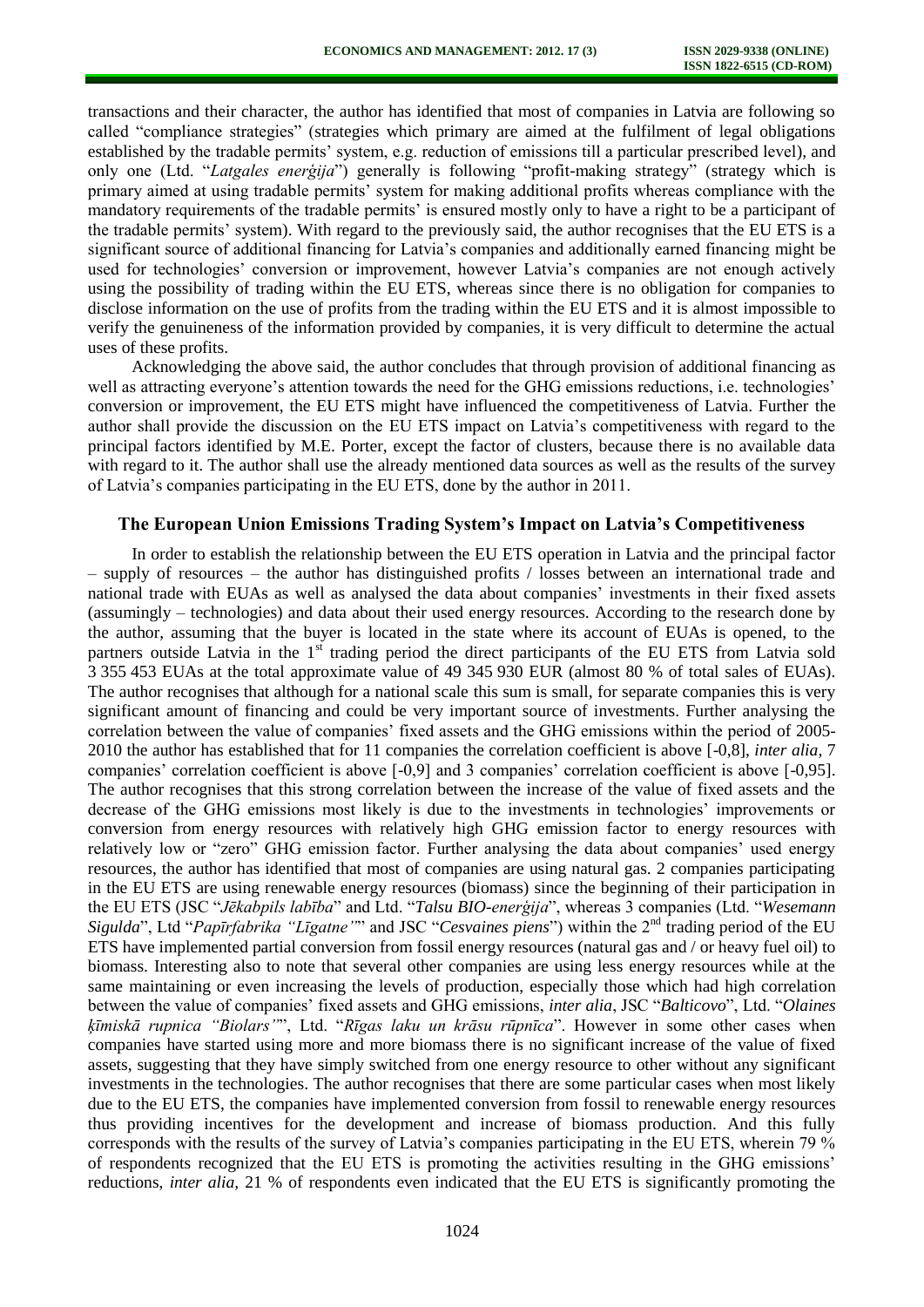reductions of the GHG emissions, and almost 80 % of respondents revealed that within the periods of the EU ETS they have already implemented some activities resulting in the GHG emission reductions. Whereas asked to name the reasons for the planned or already executed activities for the reductions of the GHG emission in their company, 26 respondents indicated that they are side effect of other activities, e.g. modernisation of technologies, 9 respondents indicated that they are important to ensure compliance with the GHG emissions' caps within the EU ETS, 7 respondents indicated that it is necessary to acquire EUAs for storing and using them in the further years, but 5 respondents admitted that the reduction of the GHG emissions are necessary to acquire EUAs for the sale.

With regard to the above said, acknowledging the fact that the EU ETS has helped Latvia's companies to earn additional financing from abroad as well as the fact that the EU ETS has facilitated the conversion from fossil energy resources to biomass as well as improvement of existing technologies, the author concludes that although there are clear signs that the EU ETS is increasing the supply of resources, this increase, however, is small both in respect to the EU ETS operation scale in Latvia and Latvia's economy in general and therefore is to be considered as insignificant.

The principal factor – internal demand – to author's opinion, as already explained in the first section of this paper, in the case of the EU ETS is very closely linked to the previously analysed principal factor, i.e. supply of resources. The author would like to once again to emphasise the significance of the conversion from fossil to renewable energy resources. The author would like to note that there is no fossil energy resources' extraction in Latvia and all fossil energy resources that are used in Latvia are imported; however there is a large potential of renewable energy resources in Latvia, especially biomass. Therefore, according to the author's opinion, the promotion of the use of biomass is a direct support towards the increase of the internal demand.

Acknowledging the above said, the author concludes that the EU ETS has slightly increased Latvia's internal demand for biomass, however this increase is small both in respect to the EU ETS operation scale in Latvia and Latvia's economy in general and therefore is to be considered as insignificant.

In relation to the principal factor – competition – the author would like to note that to a certain extent the EU ETS is reducing the competitiveness of its participants in relation to companies not participating in the EU ETS, especially companies outside the Europe, however at the same time due to the investments in technologies' overall improvement the companies participating in the EU ETS, in fact, might become more efficient, more competitive. In addition, important to take into account a fact that Latvia's industry sector's companies in comparison to energy sector's companies, which have rather exclusive status in the national economy (they are almost none-substitutable), in general are experiencing more difficulties with including the costs of the GHG emissions' reductions or purchases of EUAs in their product prices, and therefore are at especially vulnerable situation with regard to internal competition within their sectors of operation. The survey demonstrates that although some does not respond (15%), the majority answers that until the end of the  $2<sup>nd</sup>$  trading period of the EU ETS the EU ETS has not and will not influence their competitiveness, but afterwards the EU ETS will either slightly improve (18%) or slightly decrease (26%) their competitiveness, whereas 6% are convinced that the EU ETS will considerably improve their competitiveness.

Respecting the results of the survey and considering the overall rationale behind the idea of the GHG emissions' reduction and technologies' improvement, the author concludes that the EU ETS is increasing the competition, however with regard to Latvia this increase is mostly related to international competition. Currently there is almost no competition between Latvia's energy sector companies, whereas most of other companies participating in the EU ETS are either so large for the scale of Latvia or so unique for Latvia that internally in Latvia they have almost no competitors.

#### **Conclusions**

The hypothesis of this paper suggests that the EU ETS in past did not had a significant impact on Latvia's competitiveness. The survey of Latvia's companies participating in the EU ETS demonstrates that although many respondents are not sure about the EU ETS impact on state's competitiveness (53%), the majority of the rest (38%) are convinced that the EU ETS improves Latvia's competitiveness and only 9% holds a view that the EU ETS reduces Latvia's competitiveness. However considering in the previous sections summarised analysis of the EU ETS operation in Latvia both in system's level and particular companies' level from the perspective of the principal factors identified by M.E. Porter, the author concludes the following: